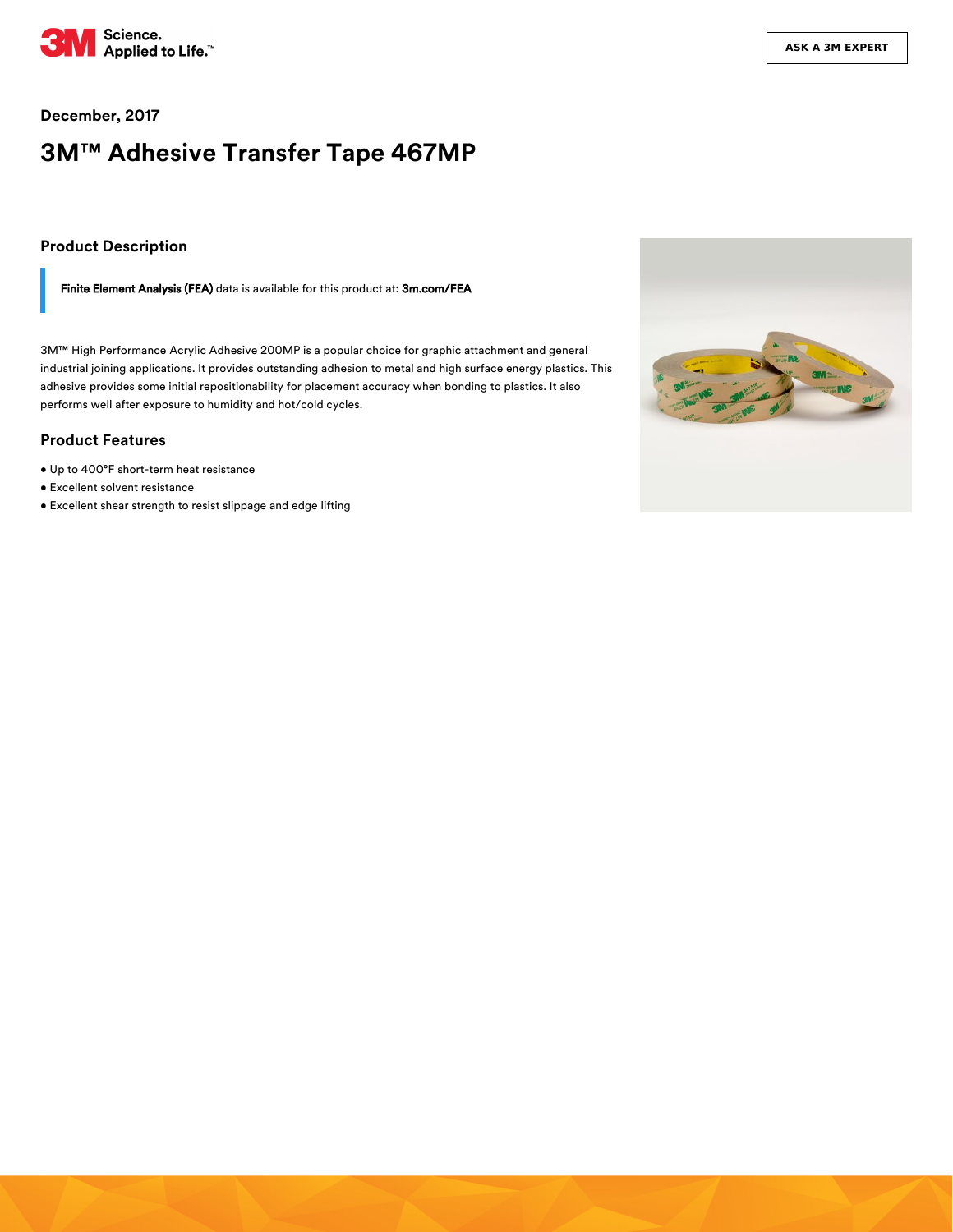### **Technical Information Note**

The following technical information and data should be considered representative or typical only and should not be used for specification purposes.

### **Typical Physical Properties**

| Property                    | <b>Values</b>                       |           | <b>Method</b> | <b>Test Name</b> |
|-----------------------------|-------------------------------------|-----------|---------------|------------------|
| <b>Total Tape Thickness</b> | $0.06$ mm                           | $2.3$ mil | ASTM D3652    |                  |
| <b>Adhesive Type</b>        | Acrylic                             |           |               |                  |
| Liner                       | 58# Polycoated Kraft Paper<br>(PCK) |           |               |                  |
| <b>Liner Print</b>          | 467MP                               |           |               |                  |
| Liner Color                 | Tan                                 |           |               | Primary          |
| <b>Liner Thickness</b>      | $0.11$ mm                           | 4.2 mil   |               |                  |

### **Typical Performance Characteristics**

| 90° Peel<br><b>Adhesion</b> |           | <b>Dwell/Cure</b><br><b>Time</b> | <b>Dwell Time</b><br><b>Units</b> | <b>Temp C</b> | <b>Temp F</b> | <b>Substrate</b>               | <b>Backing</b>              | <b>Notes</b>           |
|-----------------------------|-----------|----------------------------------|-----------------------------------|---------------|---------------|--------------------------------|-----------------------------|------------------------|
| 5.4 N/cm                    |           | 15                               | min                               | 23C           | 72F           | <b>Stainless</b><br>Steel      | 2 mil<br>Aluminum<br>Foil   |                        |
| 49 oz/in                    | 10 N/cm   | 15                               | min                               | 23C           | 72F           | <b>Stainless</b><br>Steel      | $2$ mil<br>Aluminum<br>Foil | 12 in/min (300 mm/min) |
| 92 oz/in                    |           | 72                               | hr                                | 23C           | 72F           | <b>Stainless</b><br>Steel      | 2 mil<br>Aluminum<br>Foil   | 12 in/min (300 mm/min) |
| 16.7 N/cm                   | 153 oz/in | 72                               | hr                                | 70C           | 158F          | <b>Stainless</b><br>Steel      | 2 mil<br>Aluminum<br>Foil   | 12 in/min (300 mm/min) |
| 7 N/cm                      | 64 oz/in  | 72                               | hr                                | 23C           | 72F           | Aluminum                       | $2$ mil<br>Aluminum<br>Foil | 12 in/min (300 mm/min) |
| 2.4 N/cm                    | 22 oz/in  | 72                               | hr                                | 23C           | 72F           | ABS                            | $2$ mil<br>Aluminum<br>Foil | 12 in/min (300 mm/min) |
| 7 N/cm                      | 64 oz/in  | 72                               | hr                                | 23C           | 72F           | Acrylic<br>(PMMA)              | Aluminum<br>Foil            |                        |
| 9.9 N/cm                    | 90 oz/in  | 72                               | hr                                | 23C           | 72F           | Glass                          | $2$ mil<br>Aluminum<br>Foil | 12 in/min (300 mm/min) |
| 4.4 N/cm                    | 40 oz/in  | 72                               | hr                                | 23C           | 72F           | Polyvinyl<br>chloride<br>(PVC) | Aluminum<br>Foil            |                        |

**Table continued on next page**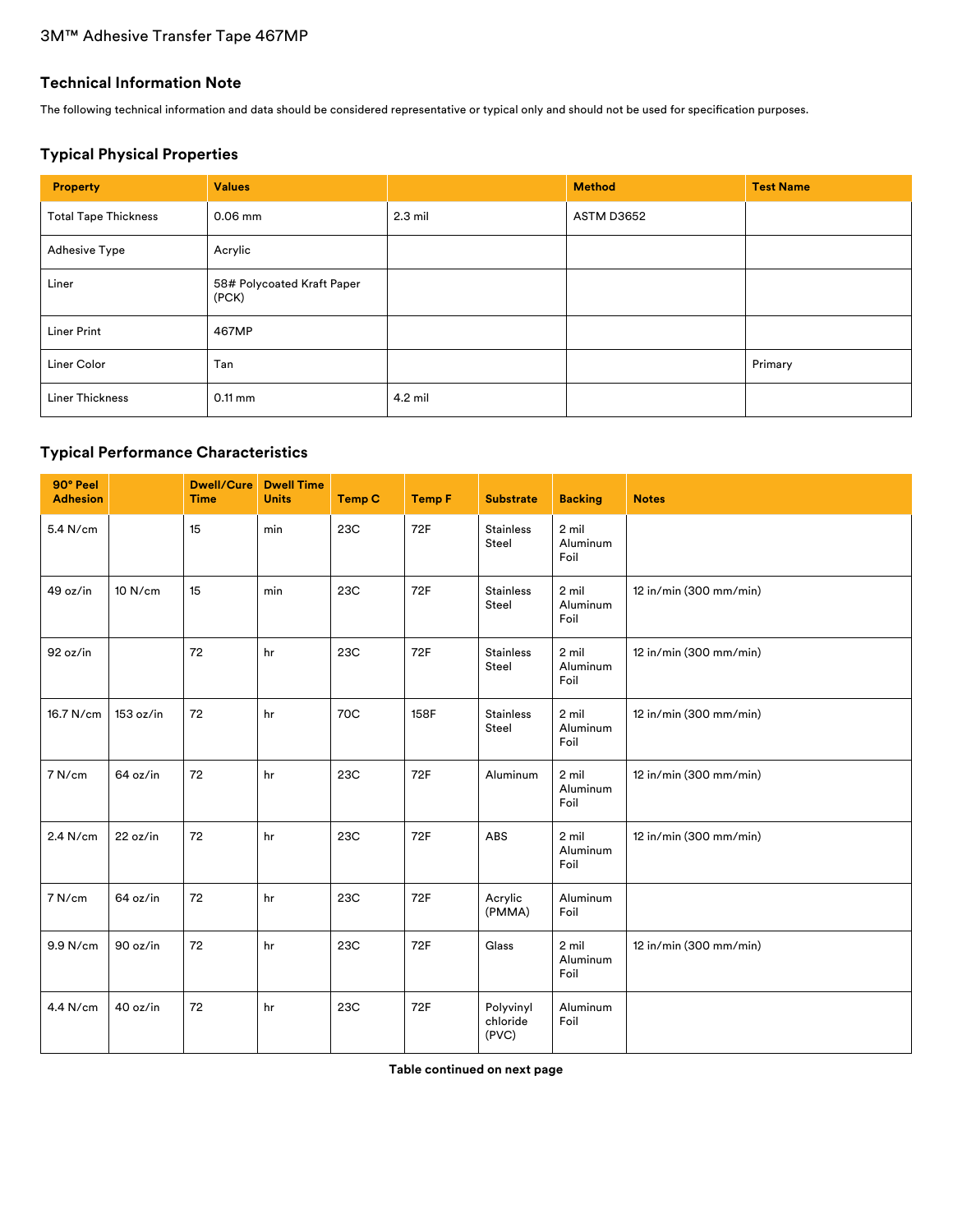## **Typical Performance Characteristics (continued)**

| 90° Peel<br><b>Adhesion</b> |          | <b>Time</b> | Dwell/Cure Dwell Time<br><b>Units</b> | Temp C | <b>Temp F</b> | <b>Substrate</b>           | <b>Backing</b>   | <b>Notes</b>             |
|-----------------------------|----------|-------------|---------------------------------------|--------|---------------|----------------------------|------------------|--------------------------|
| 7.8 N/cm                    | 71 oz/in | 72          | hr                                    | 23C    | 72F           | Polvcarbonate2 mil<br>(PC) | Aluminum<br>Foil | $12$ in/min (300 mm/min) |

Property: 90° Peel Adhesion

Method: ASTM D3330

Environmental Condition: 50%RH

| <b>Static Shear</b> | <b>Test Condition</b>      |
|---------------------|----------------------------|
| $10000+$ min        | 1000 g @ Room Temperature  |
| $10000+$ min        | 1000 g @ 70°C (158°F)      |
| $10000+$ min        | 1000 g @ 93°C (200°F)      |
| $10000+$ min        | 500 g @ 177°C (350°F)      |
| 2284 min            | 400 g @ 232°C (450°F)      |
| $10000+$ min        | 200 g load @ 232°C (450°F) |

Property: Static Shear

notes: 1in x 1in size; test terminated after 10,000 minutes

| <b>Environmental</b><br><b>Resistance</b> |           | <b>Dwell/Cure Time</b> | <b>Dwell Time Units</b> | <b>Temp C</b> | <b>Temp F</b> | <b>Environmental</b><br><b>Condition</b>   |
|-------------------------------------------|-----------|------------------------|-------------------------|---------------|---------------|--------------------------------------------|
| 9.5 N/cm                                  | 87 oz/in  | 24                     | hr                      | 23C           | 72F           | Control                                    |
| 7.9 N/cm                                  | 72 oz/in  | 1                      | hr                      | 23C           | 72F           | Gasoline                                   |
| 7.7 N/cm                                  | 70 oz/in  |                        | hr                      | 23C           | 72F           | <b>MEK</b>                                 |
| 7.7 N/cm                                  | 70 oz/in  | 1                      | hr                      | 23C           | 72F           | Weak Acid (pH 4)                           |
| 7.2 N/cm                                  | 66 oz/in  | 1                      | hr                      | 23C           | 72F           | Weak Base (pH 10)                          |
| 13.9 N/cm                                 | 127 oz/in | 72                     | hr                      | 49C           | 120F          | Oil 10W30                                  |
| 9.5 N/cm                                  | 87 oz/in  | 100                    | hr                      | 23C           | 72F           | Water                                      |
| 9.5 N/cm                                  | 87 oz/in  | 72                     | hr                      | 49C           | 120F          | Salt water (5 wt% in<br>water)             |
| 11.9 N/cm                                 | 109 oz/in | $\overline{7}$         | day                     | 32C           | 90F           | 90%RH                                      |
| 11.4 N/cm                                 | 104 oz/in | 2000                   | hr                      |               |               | <b>UV Conditions -</b><br>ASTM G-154 Cycle |

**Table continued on next page**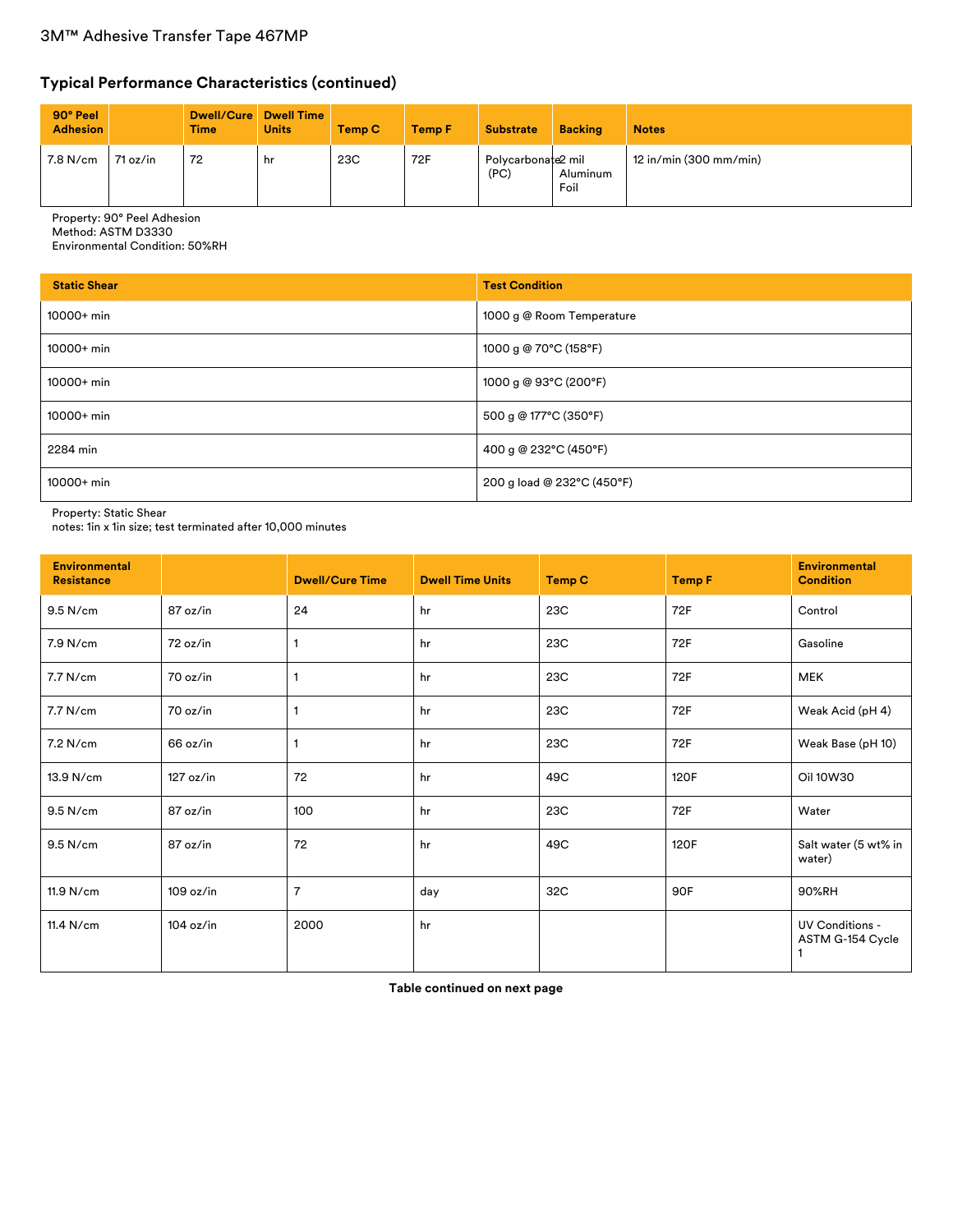# **Typical Performance Characteristics (continued)**

| <b>Environmental</b><br><b>Resistance</b> |           | <b>Dwell/Cure Time</b> | <b>Dwell Time Units</b> | Temp C | <b>Temp F</b> | <b>Environmental</b><br><b>Condition</b>                                                                                                       |
|-------------------------------------------|-----------|------------------------|-------------------------|--------|---------------|------------------------------------------------------------------------------------------------------------------------------------------------|
| 12.3 N/cm                                 | 112 oz/in | 72                     | hr                      |        |               | Temperature<br>Cycling: 4 Hours at<br>158°F (70°C). 4<br>Hours at -20°F<br>(-29°C). 16 Hours at<br>Room<br>Tempterature.<br>Repeat three times |

Property: Environmental Resistance Test Name: 90° Peel Adhesion Substrate: Stainless Steel Backing: 2 mil Aluminum Foil notes: 12 in/min (300 mm/min)

| <b>Property Values</b>                      |                                  |                  |             | <b>MethodSubstraNotes</b>                 | <b>Test</b><br><b>Conditione</b> | Dwell/ <b>Curree</b> | <b>Dwell</b><br><b>Units</b> | <b>Temp</b><br>C | <b>Temp</b><br>F | <b>Environmental</b><br><b>ConditiBacking</b> |
|---------------------------------------------|----------------------------------|------------------|-------------|-------------------------------------------|----------------------------------|----------------------|------------------------------|------------------|------------------|-----------------------------------------------|
| Tensile<br>Lap<br>Shear $-$<br>Peak<br>Load | 164<br>$\mathsf{I}^{\mathsf{b}}$ |                  | D1002       | ASTM Aluminum in <sup>2</sup> sample size |                                  |                      |                              |                  |                  |                                               |
| Short<br>Term<br>Temperature<br>Resistance  | 204<br>°C                        | 400<br>$\circ$ F |             |                                           | Short<br>Term<br>(minutes,       |                      |                              |                  |                  |                                               |
|                                             |                                  |                  |             |                                           | hour)                            |                      |                              |                  |                  |                                               |
| Long<br>Term<br>Temperature<br>Resistance   | 149<br>°C                        | 300<br>°F        |             |                                           | Long<br>Term<br>(day,<br>weeks)  |                      |                              |                  |                  |                                               |
| $180^\circ$<br>Peel<br>Adhesion             | 8.4<br>N/cm                      | 77<br>oz/in      | D3330 Steel | ASTM Stainlest2 in/min (300 mm/min)       |                                  | 72                   | hr                           | 23C              | 72F              | 50%RHAluminum<br>Foil                         |

### **Electrical and Thermal Properties**

| <b>Property</b>                   | <b>Values</b>        | <b>Method</b>    | <b>Test</b><br><b>Condition</b> | Temp C | <b>Temp F</b> | <b>Notes</b> |
|-----------------------------------|----------------------|------------------|---------------------------------|--------|---------------|--------------|
| Breakdown 1760 V<br>Voltage       |                      |                  |                                 |        |               |              |
| Insulation<br>Resistance $\Omega$ | $>2.5 \times 10^{6}$ | Mil-I-<br>46058C | test voltage<br>$= 100 VDC$     |        |               |              |

**Table continued on next page**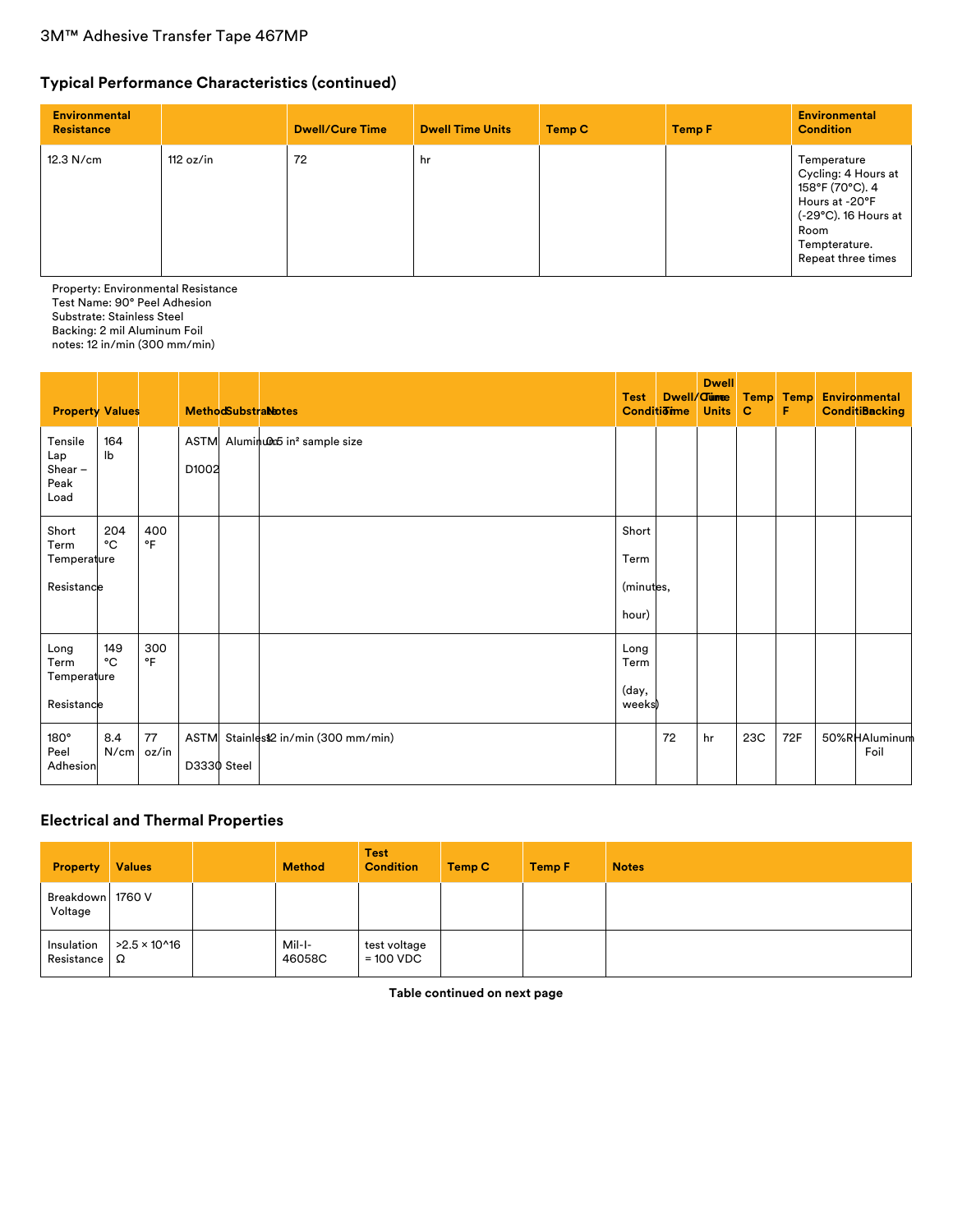#### **Electrical and Thermal Properties (continued)**

| <b>Property</b>                           | <b>Values</b>          |                                           | <b>Method</b> | <b>Test</b><br><b>Condition</b> | <b>Temp C</b> | <b>Temp F</b> | <b>Notes</b>                |
|-------------------------------------------|------------------------|-------------------------------------------|---------------|---------------------------------|---------------|---------------|-----------------------------|
| Dielectric<br>Constant<br>1KHz            | 2.72                   |                                           | ASTM D150     | 1 KHz                           | 23C           | 72F           |                             |
| Dissipation<br>Factor                     | 0.017                  |                                           |               |                                 |               |               |                             |
| Dielectric<br>Strength                    | 690 V/mil              |                                           | ASTM D149     | 500 vac,<br>rms[60]<br>hz/sec]  |               |               |                             |
| Thermal<br>Conductivity                   | 0.18 W/m/K             | 1.21 (btu-<br>in)/(h-ft <sup>2</sup> -°F) | ASTM C518     | 109°F(43°C)                     |               |               | results listed are at 109°F |
| Coefficient<br>of<br>Thermal<br>Expansion | $618$ ppm/ $\degree$ C |                                           |               |                                 |               |               |                             |

### **Typical Environmental Performance**

#### **Environmental Resistance**

Humidity Resistance - High humidity has a minimal effect on adhesive performance. Bond strength shows no significant reduction after exposure for 7 days at 90°F (32°C) and 90% relative humidity.

UV Resistance – When properly applied, nameplates and decorative trim parts are not adversely affected by outdoor exposure.

Water Resistance – Immersion in water has no appreciable effect on the bond strength. After 100 hours at room temperature, the high bond strength is maintained. Temperature Cycling Resistance – High bond strength is maintained after cycling four times through:

4 hours at 158°F (70°C)

4 hours at -20°F (-29°C)

4 hours at 73°F (22°C)

Chemical Resistance – When properly applied, nameplate and decorative trim parts will hold securely after exposure to numerous chemicals including oil, mild acids and alkalis.

Bond Build-up: The bond strength of 3M™ High Performance Acrylic Adhesive 200MP increases as a function of time and temperature

Temperature/Heat Resistance: 3M™ High Performance Acrylic Adhesive 200MP is usable for short periods (minutes, hours) at temperatures up to400°F (204°C) and for intermittent longer periods (days, weeks) up to 300°F (149°C).

Lower Temperature Service Limit: The glass transition temperature for 3M™ High Performance Acrylic Adhesive 200MP is -31°F (-35°C). Many applications survive below this temperature (factors affecting successful applications include: materials being bonded, dwell at RT before cold exposure, and stress below the TG [i.e. expansion/contraction stresses, impact]). Optimum conditions are: bonding high surface energy materials, longer time at RT before cold exposure, and little or no stress below the TG. The lowest service temperature is -40°F (-40°C).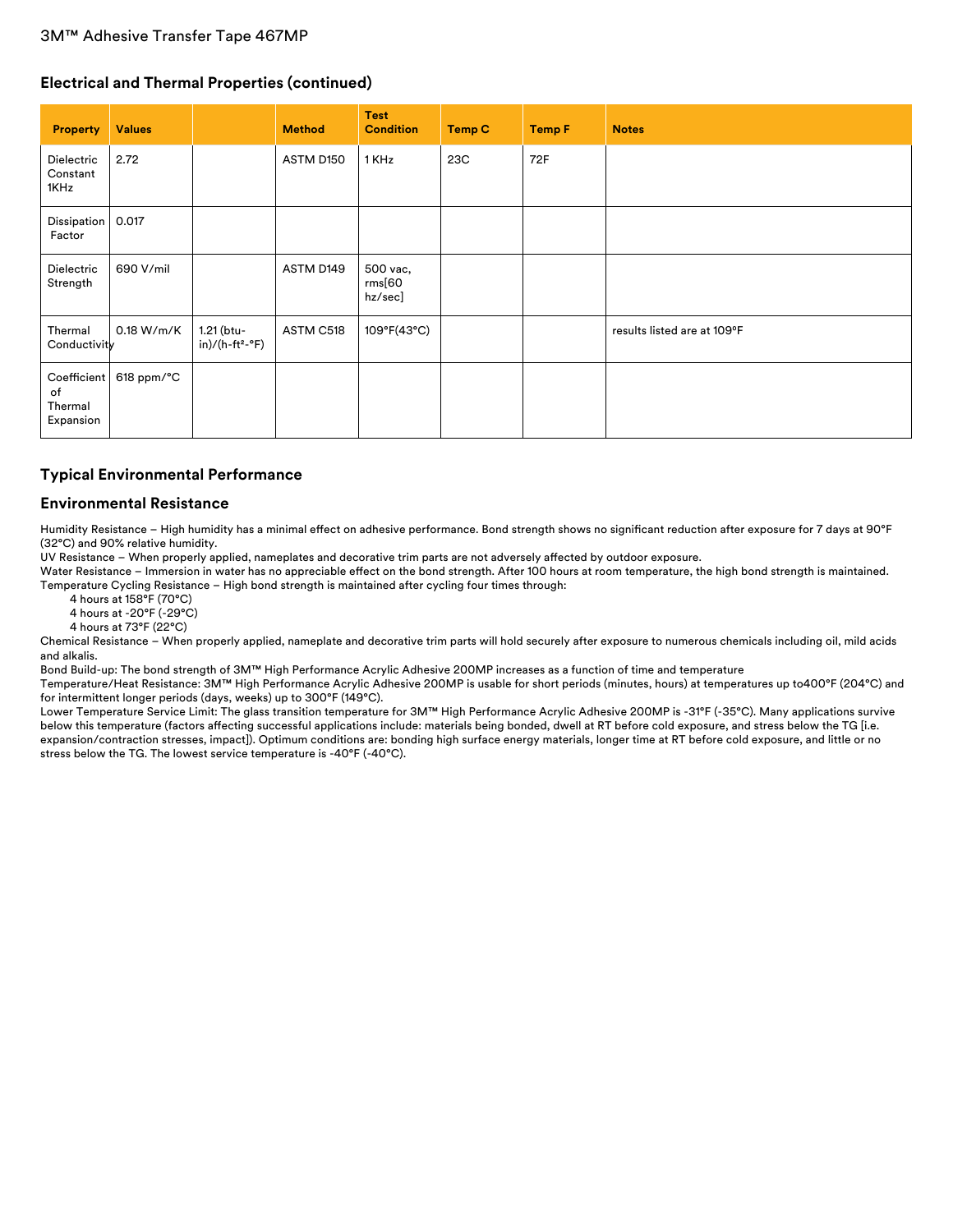### **Handling/Application Information**

### **Application Examples**

- Long term bonding of graphic nameplates and overlays ("subsurface" printed polycarbonate or polyester) to metal and high surface energy plastics in the aerospace, medical and industrial equipment, automotive, appliance and electronics markets.
- Bonding metal nameplates and rating plates in the aerospace, medical and industrial equipment, automotive, appliance and electronics markets.
- Bonding graphic overlays for membrane switches and for bonding the complete switch to the equipment surface.
- High speed processing of parts in the medical, telecommunications and electronics markets (medical components, durable labels, and flexible circuits).
- Lamination to industrial foams for rotary die-cutting of small gaskets for industrial and electronics markets.

### **Application Techniques**

For maximum bond strength (during installation of the final part) the surface should be thoroughly cleaned and dried. Typical cleaning solvents are heptane (for oily surfaces) or isopropyl alcohol for plastics. Use reagent grade solvents since common household materials like rubbing alcohol frequently contain oils to minimize the drying affect on skin and can interfere with the performance of a pressure-sensitive adhesive.

\*Note: Carefully read and follow the manufacturer's precautions and directions for use when working with solvents. These cleaning recommendations may not be in compliance with the rules of certain air quality management districts in California; consult applicable rules before use.

It is necessary to provide pressure during lamination (1.5-20 pli recommended) and during final part installation (10-15 psi) to allow the adhesive to come into direct contact with the substrate. Using a hard edged plastic tool, which is the full width of the laminated part, helps to provide the necessary pressure at the point of lamination. Heat can increase bond strength when bonding to metal parts (generally this same increase is observed at room temperature over longer times, weeks). For plastic parts, the bond strength is not enhanced with the addition of heat.

The ideal adhesive application temperature range is 60°F (15.6°C) to 100°F (38°C). Application is not recommended if the surface temperature is below 50°F (10°C) because the adhesive becomes too firm to adhere readily. Once properly applied, at the recommended application temperature, low temperature holding is generally satisfactory (please refer to section VII of the Typical Physical Properties and Performance Characteristics).

When bonding a thin, smooth, flexible material to a smooth surface, it is generally acceptable to use 2 mils of 3M™ Adhesive 200MP. If a texture is visible on one or both surfaces, the 5 mil 3M adhesive 200MP would be suggested. If both materials are rigid, it may be necessary to use a thicker adhesive to successfully bond the components. 3M™ VHB™ Acrylic Foam Tapes may be required (please refer to the data page 70-0709-3830-6).

To apply adhesives in a wide web format, lamination equipment is required to ensure acceptable quality. To learn more about working with pressure-sensitive adhesives please refer to technical bulletin, Lamination Techniques for Converters of Laminating Adhesives (70-0704-1430-8). For additional dispenser information, contact your local 3M sales representative, or the toll free 3M sales assistance number at 1-800-362-3550.

### **Storage and Shelf Life**

It is suggested that products are stored at room temperature conditions of 70°F (21°C) and 50% relative humidity. If stored properly, product retains its performance and properties for 24 months from date of manufacture.

#### **Trademarks**

3M is a trademark of 3M Company.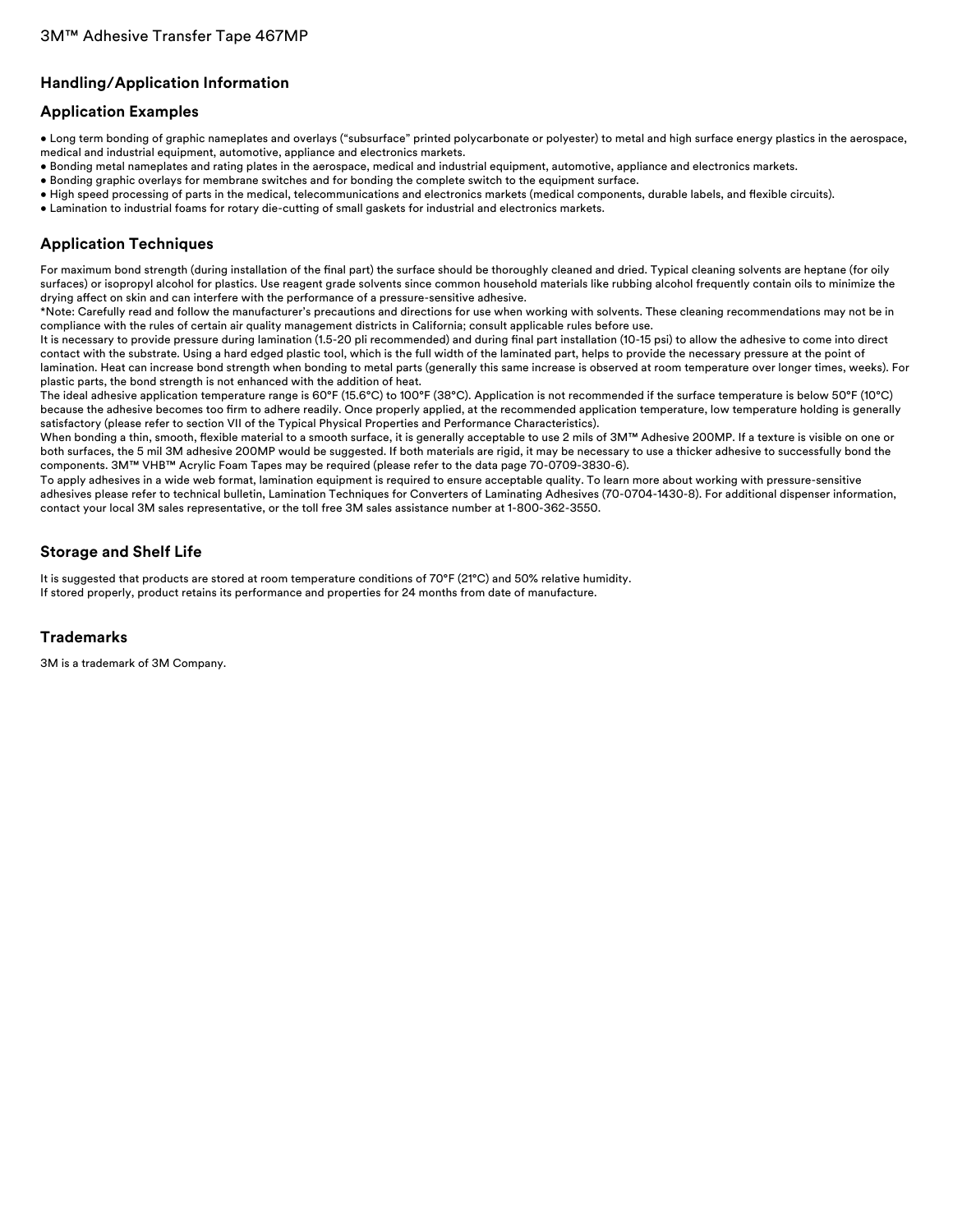#### **References**

| <b>Property</b>       | <b>Values</b>                                                                                                              |
|-----------------------|----------------------------------------------------------------------------------------------------------------------------|
| 3m.com Product Page   | https://www.3m.com/3M/en_US/company-us/all-3m-products/~/3M-<br>Adhesive-Transfer-Tape-467MPX/?N=5002385+3293242532&rt=rud |
| Safety Data Sheet SDS | https://www.3m.com/3M/en_US/company-us/SDS-search/results/?<br>gsaAction=msdsSRA&msdsLocale=en_US&co=ptn&q=467MP           |

### **Family Group**

|                                                                                                   | <b>467MP</b>                        | <b>468MP</b>                        | <b>467MPF</b>        | <b>468MPF</b>        |
|---------------------------------------------------------------------------------------------------|-------------------------------------|-------------------------------------|----------------------|----------------------|
| Short Term Temperature<br>Resistance (°C)<br><b>Test Condition: Short</b><br>Term (minutes, hour) | 204                                 | 204                                 | 204                  | 204                  |
| Liner Color<br><b>Test Name: Primary</b>                                                          | Tan                                 | Tan                                 | Clear                | Clear                |
| Long Term Temperature<br>Resistance (°C)<br><b>Test Condition: Long</b><br>Term (day, weeks)      | 149                                 | 149                                 | 149                  | 149                  |
| <b>Total Tape Thickness</b><br>(mm)                                                               | 0.06                                | 0.13                                | 0.06                 | 0.13                 |
| <b>Adhesive Type</b>                                                                              | Acrylic                             | Acrylic                             | Acrylic              | Acrylic              |
| Liner                                                                                             | 58# Polycoated Kraft Paper<br>(PCK) | 58# Polycoated Kraft Paper<br>(PCK) | Polyester Film (PET) | Polyester Film (PET) |
| Liner Thickness (mm)                                                                              | 0.11                                | 0.11                                | 0.05                 | 0.05                 |

### **ISO Statement**

This Industrial Adhesives and Tapes Division product was manufactured under a 3M quality system registered to ISO 9001 standards.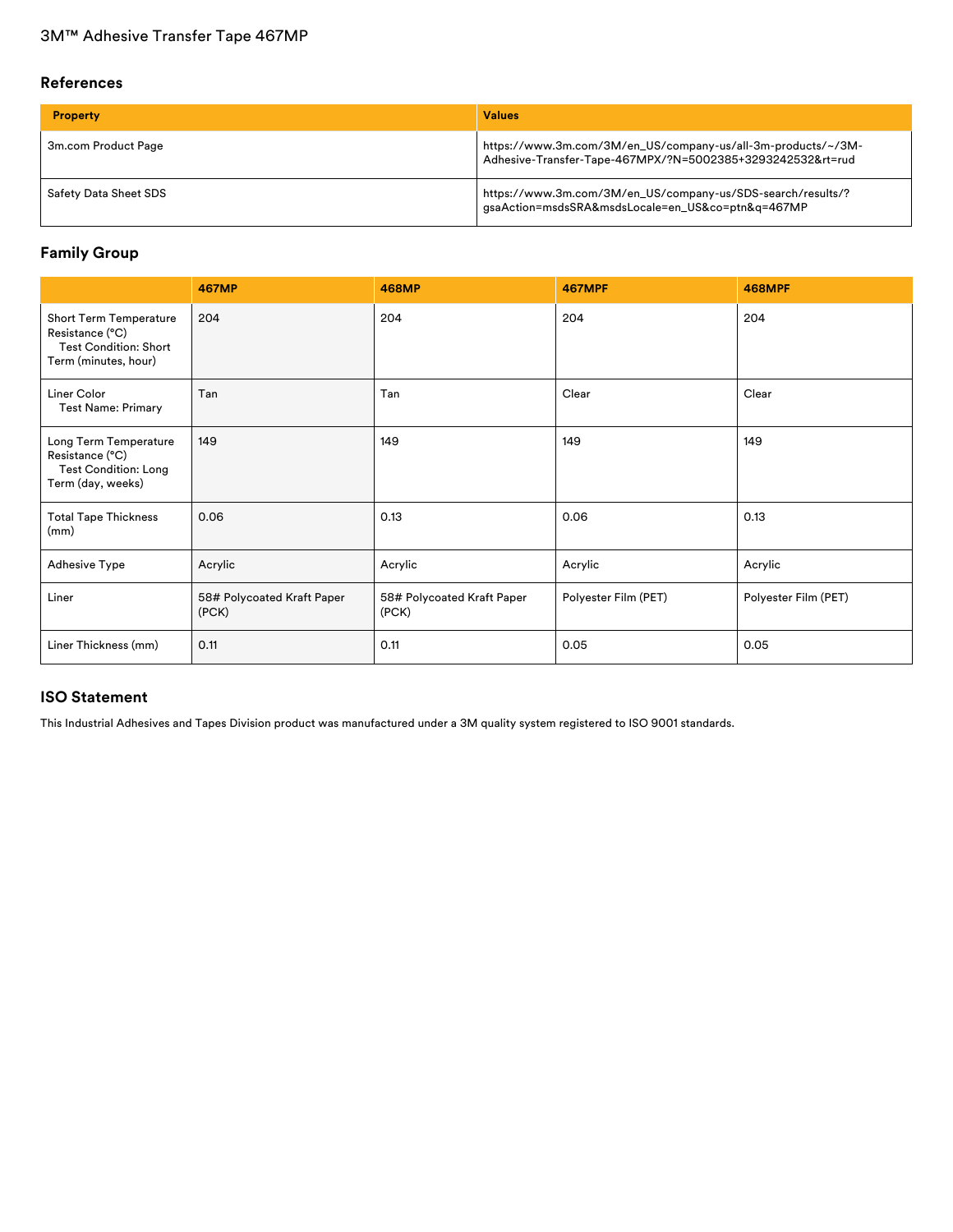#### **Recognition/Certification**

TSCA: This product is defined as an article under the Toxic Substances Control Act and therefore, it is exempt from inventory listing requirements

MSDS: 3M has not prepared a MSDS for this product which is not subjected to the MSDS requirements of the Occupational Safety and Health Administration's Hazard Communication Standard, 29 C.F.R.1910.1200(b)(6)(v). When used under reasonable conditions or in accordance with the 3M directions for use, this product should not present a health and safety hazard. However, use or processing of the product in a manner not in accordance with the directions for use may affect its performance and present potential health and safety hazards.

UL: These products have been recognized by Underwriters Laboratories, Inc. under Standard UL 969, Marking and Labeling Systems Materials Component. For more information on the UL Certification, please visit the website at http://www.3M.com/converter, select UL Recognized Materials, then select the specific product area. Military: Meets MIL-P-19834

Note: One of 3M's core values is to respect our social and physical environment. 3M is committed to comply with ever-changing, global, regulatory and consumer environmental, health, and safety (EHS) requirements. As a service to our customers, 3M is providing information on the regulatory status of many 3M products. Further regulation information including that for OSHA, USCPSI, FDA, California Proposition 65, READY and RoHS, can be found at 3M.com/regs.